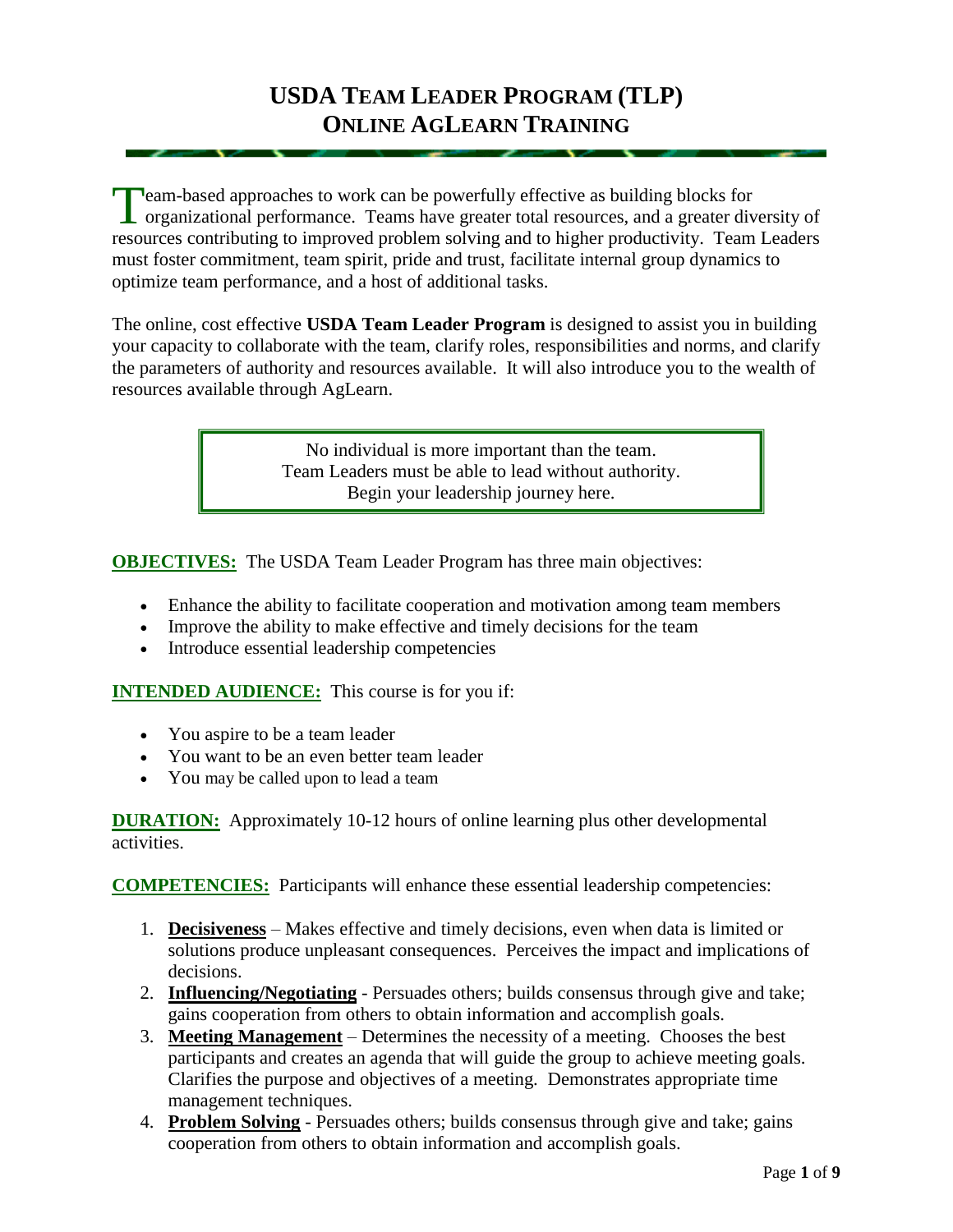- 5. **Project Management**  Applies the knowledge, skills, tools, and techniques to project activities to meet the project requirements. Identifies the requirements of a project. Addresses the various needs, concerns, and expectations of the stakeholders as the project is planned and carried out. Balances competing project constraints.
- 6. **Team Building** Inspires and fosters team commitment, spirit, pride, and trust. Facilitates cooperation and motivates team members to accomplish group goals.

**PROGRAM COMPONTENTS:** The Team Leader Program has three components (see component details on next pages):

- 1. Team Leader Program On-Line Courses
- 2. Evaluation
- 3. Continual Learning: job aides, recommended reading, additional courses, and shadow assignment information

Be sure to include USDA Team Leader Program in your Individual Development Plan (IDP). Resources for planning and creating IDPs are available at: <http://www.ocio.usda.gov/directives/doc/DR4040-410.pdf>

Be sure to coordinate with your supervisor regarding the participation time for this training to ensure that you agree on balancing your own need for training and development with work priorities. Remember that your supervisor must grant time for you to participate in training during normal duty hours, and advanced supervisory approval is required to take training outside of the normal duty hours (as required by Title 5 and the Fair Labor Standards Act).

**PROGRAM COMPONENTS DESCRIPTION:** Following is a description and detailed information about the components in the USDA Team Leader Program.

#### **Program Component 1 - Team Leader Program On-line Courses**

This program will enhance your ability to effectively lead teams. You will explore your strengths and increase your knowledge and skills in decisiveness, influencing and negotiating, meeting management, project management, problem solving, and team building. After you have completed the program, there are suggestions on how to develop a plan to ensure that you remain focused on your next steps to continually grow and develop as a team leader.

The following courses must be complete to receive credit for the program.

**Decisiveness** Developing Character for Decisiveness (1hr)

#### **Influencing/Negotiating**

Getting Results without Direct Authority: Building Relationships and Credibility (1hr) Getting Results without Direct Authority: Reciprocity (1hr)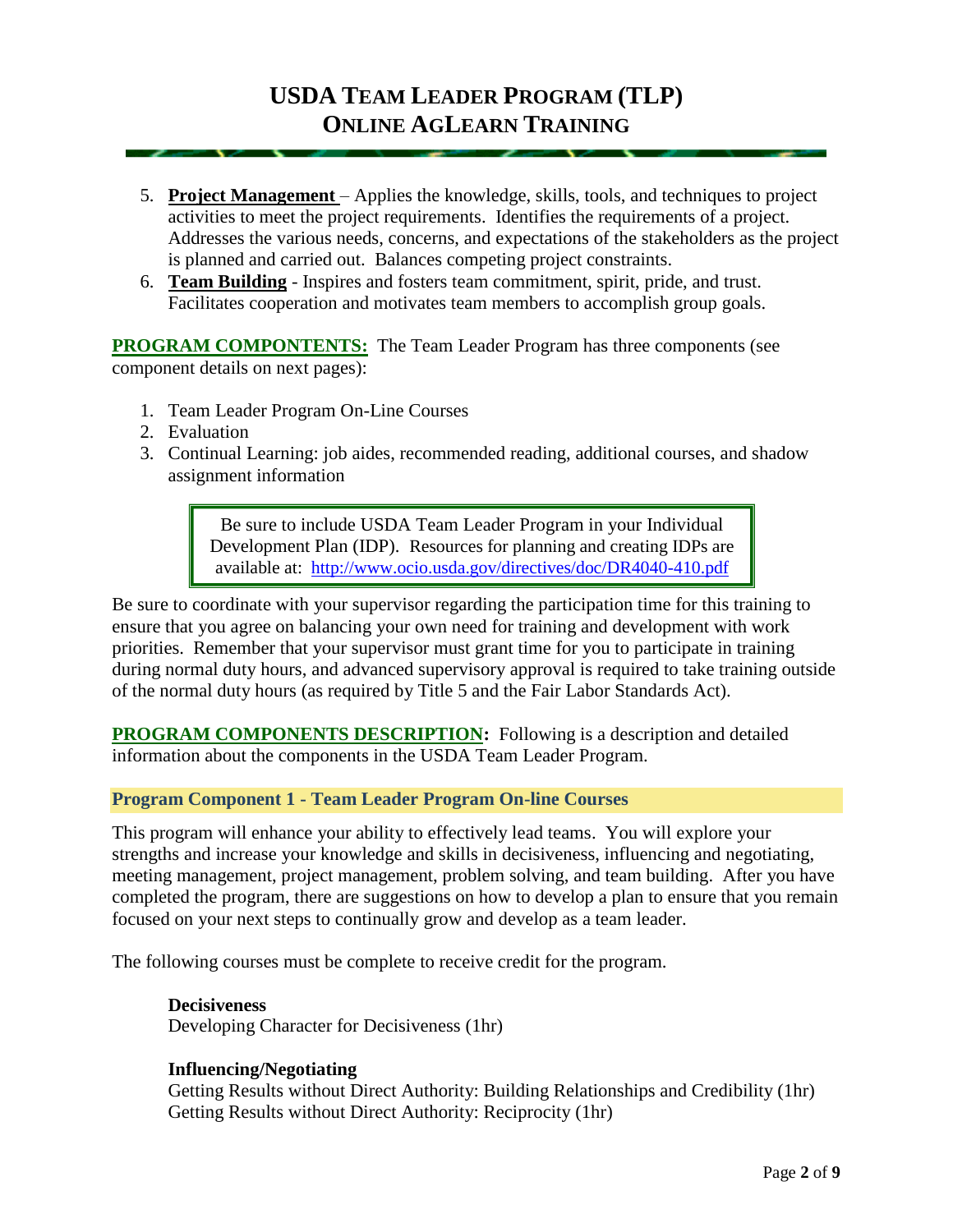#### **Meeting Management** Preparing for Effective Business Meetings (1hr)

**Problem Solving** Turning Problems Around with Reverse Brainstorming (5 min.) Uncovering the Root Problem (10 min.) Anticipating and Solving Problems as a Project Champion (5 min.)

**Project Management** Project Management Fundamentals (2.5 hrs)

### **Team Building**

Leading Teams: Launching a Successful Team (1 hr) Leading Teams: Establishing Goals, Roles, and Guidelines (1 hr) Inspiring your Team (5 min.) Leading Teams: Building Trust and Commitment (1 hr)

## **GETTING STARTED**

Find the Team Leader Program curriculum in AgLearn, add it to your To-Do list and then complete the survey when finished. Here's how:

- 1. Log into AgLearn: [http//www.aglearn.usda.gov](http://www.aglearn.usda.gov/)
- 2. In the right column, enter **Team Leader Program** in the **Search Catalog** (or Browse) field.
- 3. Click on the word **Browse**.
- 4. When the curriculum name appears, click on **Self Assign Curriculum**.
- 5. The curriculum contains 12 courses. Each course will appear in your "To-Do List"
- 6. After completing each course, be sure to take the survey to obtain credit for the course.
- 7. When you submit the survey, you may need to select the Home tab on the top of the page to return to your courses. You will need to navigate to your "To-Do List" to take the next course.

Need Help? Please visit the [AgLearn Job Aids](http://fsweb.asc.fs.fed.us/HRM/training/support.php) web page for trouble shooting and getting started tips, or ask a Virtual University team member.

### **Program Component 2 - Evaluation**

After you have completed all courses, please complete the Team Leader Program Evaluation. This evaluation is designed to measure your satisfaction as well as provide information so that we continually improve this course. A completion report will be run every Monday morning. If you've completed the curriculum, an evaluation will be added to your AgLearn To-Do List. This finalizes the curriculum and all courses and the evaluation should have moved to you Completed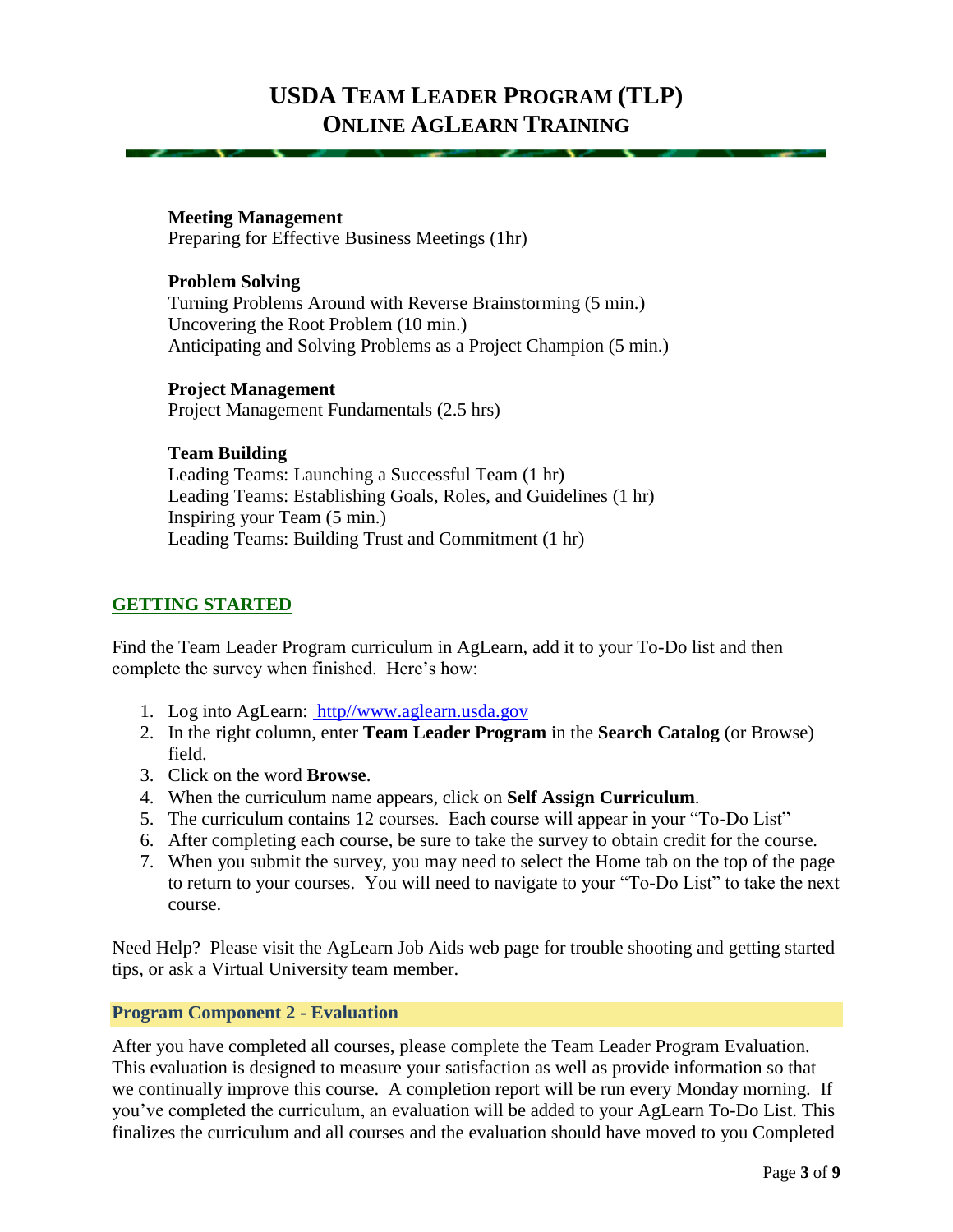Work list. Participants can print a certificate by accessing the evaluation item in their Completed Work list.

### **Program Component 3 – Continual Learning**

Consider participating in the USDA Mentoring Program. More information regarding the USDA Mentoring Program can be found on the Virtual University's School for Talent Management webpage at [http://www.dm.usda.gov/employ/vu/mentoring.htm.](http://www.dm.usda.gov/employ/vu/mentoring.htm)

Identify at least one leader to shadow as you are completing the program. Shadowing can include observing a leader in a variety of situations, such as at a meeting, during a conference call, giving a presentation, or running a staff meeting.

This component includes recommended reading, additional courses and experiential opportunities. Component 3 is not a requirement to complete the Team Leader Program, but it is recommended for your consideration in growing as a leader.

### **[AgLearn Job Aids](http://fsweb.asc.fs.fed.us/HRM/training/support.php)**

The following helpful AgLearn job aids can assist you with the Team Leader courses:

- Trouble Shooting AgLearn Issues
- Getting Started in AgLearn
- How to get into Books 24x7
- Tips to Build Your Individual Development Plan (IDP)

#### **[Recommended](http://fsweb.asc.fs.fed.us/HRM/training/support.php) Readings from Books 24X7 in AgLearn**

Read the books listed and watch for announcements showing the dates/times when the Virtual University will conduct interactive webinar sessions to discuss each book.



## **Team Building: Proven Strategies for Improving Team Performance, Fifth Edition**

By W. Gibb Dyer Jr., Jeffrey H. Dyer and William G. Dyer Jossey-Bass © 2013 (304 pages) ISBN: 9781118105139

Including illustrative examples, a discussion of managing cross-functional teams, and information on leading teams in a competitive environment, this guide offers team leaders, members, and consultants the knowledge and skills to create effective, high-functioning teams.

### Team Building: Proven Strategies for Improving Team Performance, Fifth Edition

Part One – The Four Cs of Team Development (Context, Composition, Competencies and Change) Part Two – Solving Specific Problems through Team Building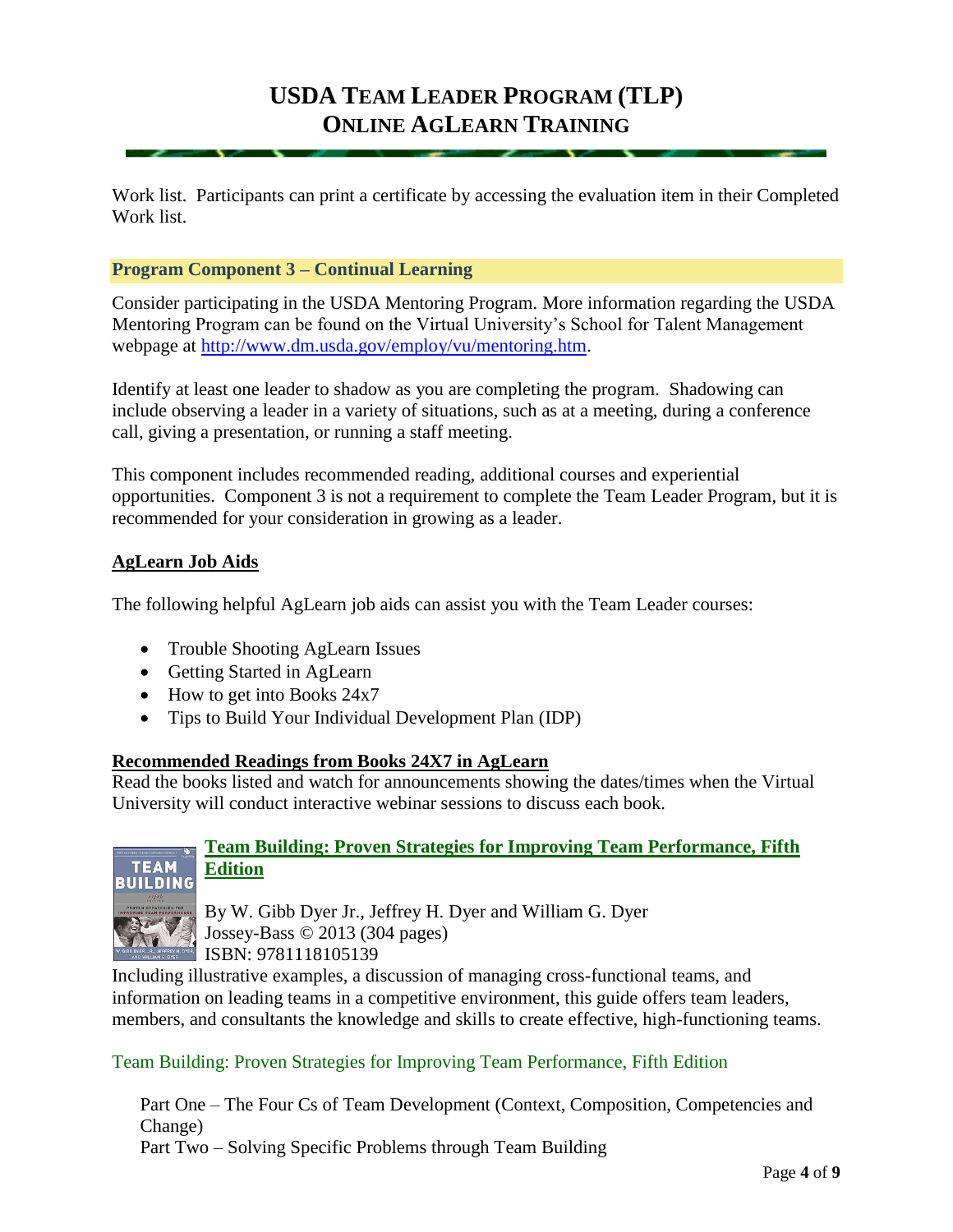Part Three – Team Building in Different Types of Teams Part Four – The Challenge of Team Building for the Future



**25 Instruments for Team Building**

By Glenn M. Parker HRD Press © 1998 (203 pages) ISBN: 9780874254457

Ranging from very simple, self-scored tools, to more complex assessments that provide in-depth information on teams, this collection of instruments provides practitioners with tools to assist in the development of individuals, teams, and organizations.

## 25 Instruments for Team Building

Part One – Effective Team Players Part Two – Effective Teams Part Three – Organizational Effectiveness

## **[Recommended](http://fsweb.asc.fs.fed.us/HRM/training/support.php) Additional Courses and Reading**

- Managing Effective Business Meetings (Skillsoft)
- Dealing with Common Meeting Problems (Skillsoft)
- Search for additional books that cover team building topics in AgLearn's Books 24X7.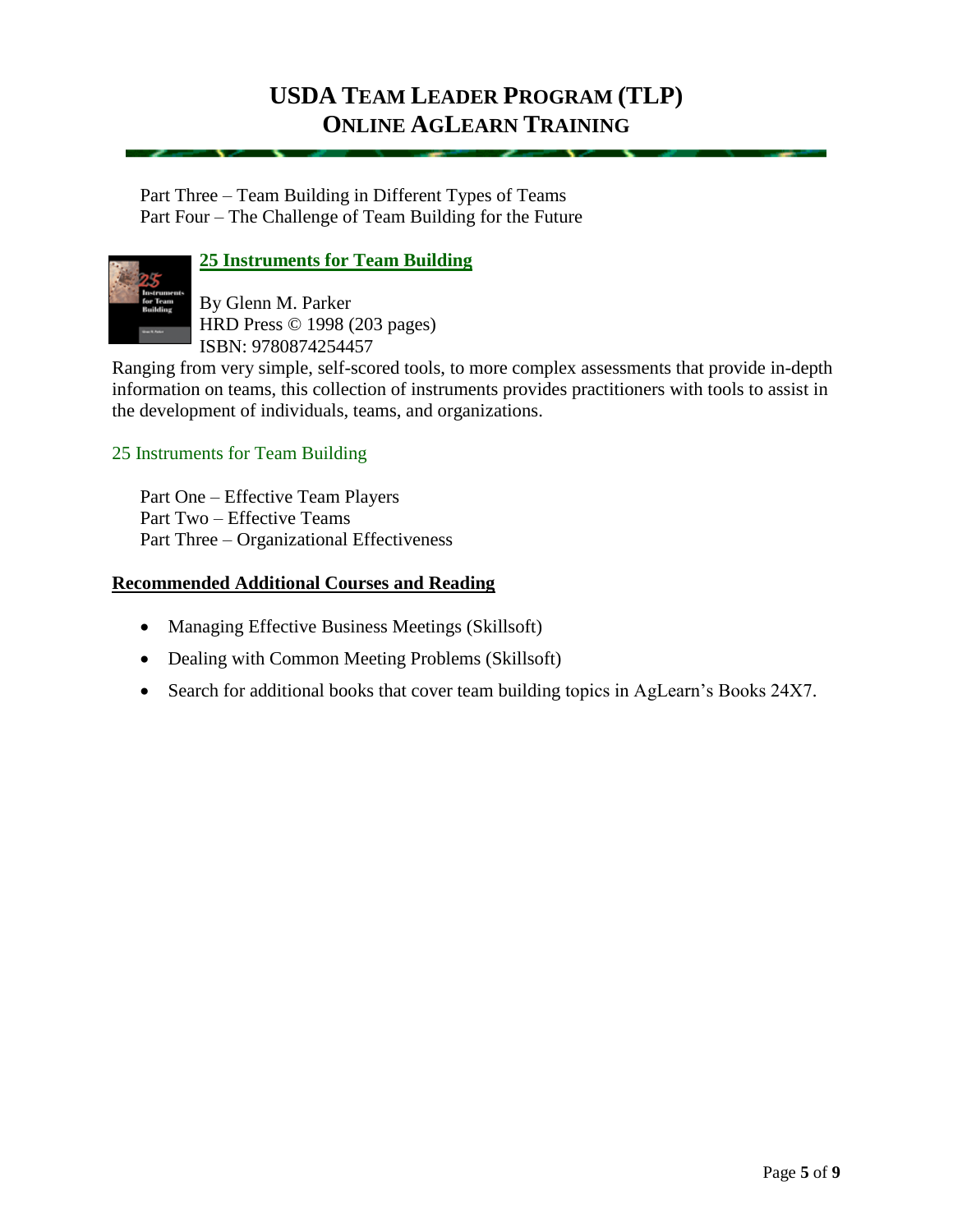#### **Experience Opportunities**

Training doesn't always have to be a formal course. Explore options from following list for additional ways to stretch and develop competencies through experiences.

- **Work groups** serve on a special work group to use your current skills in a new environment.
- **Teams/Projects** request to join a special team, project or assignment.
- **Focus or sensing groups** these are a group of people who discuss their perceptions, opinions, beliefs and attitudes towards a service, concept, or idea. An example of this is the chiefs sensing group: [http://fsweb.wo.fs.fed.us/chief/sensing.](http://fsweb.wo.fs.fed.us/chief/sensing/)
- **Cross-Training** acquire knowledge and skills from coworkers, who have similar grade levels and experiences. A new skill can make you more valuable.
- **Details** check the USDA Detail Registry at<http://opportunities.usda.gov/> for opportunities.
- **Shadowing assignments** These are designed to give you exposure to managerial duties, responsibilities, and to show you different approaches to handling them. It also provides exposure and experience in a different unit than your own. A shadow assignment is an important next step after completing the Online Aspiring Leader Program. Ask your supervisor for recommendations for you to engage in a shadow assignment.
- **Developmental stretch assignments** Stretch assignments allow you to ease into leadership roles by exposing you to an array of roles and responsibilities. Stretch assignments are about getting you to expand your competencies and skills to newer, wider levels. By definition, "a stretch assignment is one that requires you to take a leap beyond your comfort zone and, in the process, pick up new skills".
- **Be a Mentor - Find a Mentor** The mentoring process links a less experienced employee with a more experienced one to help facilitate professional growth. A mentor is someone not in your chain of command who is in a position to help with job and career issues, and who is committed to doing so. For more information on mentoring please visit the USDA Mentoring Program webpage at [http://www.dm.usda.gov/employ/vu/mentoring.htm.](http://www.dm.usda.gov/employ/vu/mentoring.htm)
- **Be a Coach - Find a Coach** Coaching is a thought provoking and creative process that inspires people to maximize their personal and professional potential. This is a method of instruction where the desired outcome is to obtain a certain level of knowledge or skills. See Marisol Rodriguez of the Virtual University for more information about coaching (email [marisol.rodriguez@dm.usda.gov\)](mailto:marisol.rodriguez@dm.usda.gov).
- Complete other online leadership development courses.
- Join professional organizations and volunteer to lead a group or serve as an officer.
- Participate in supervisor training.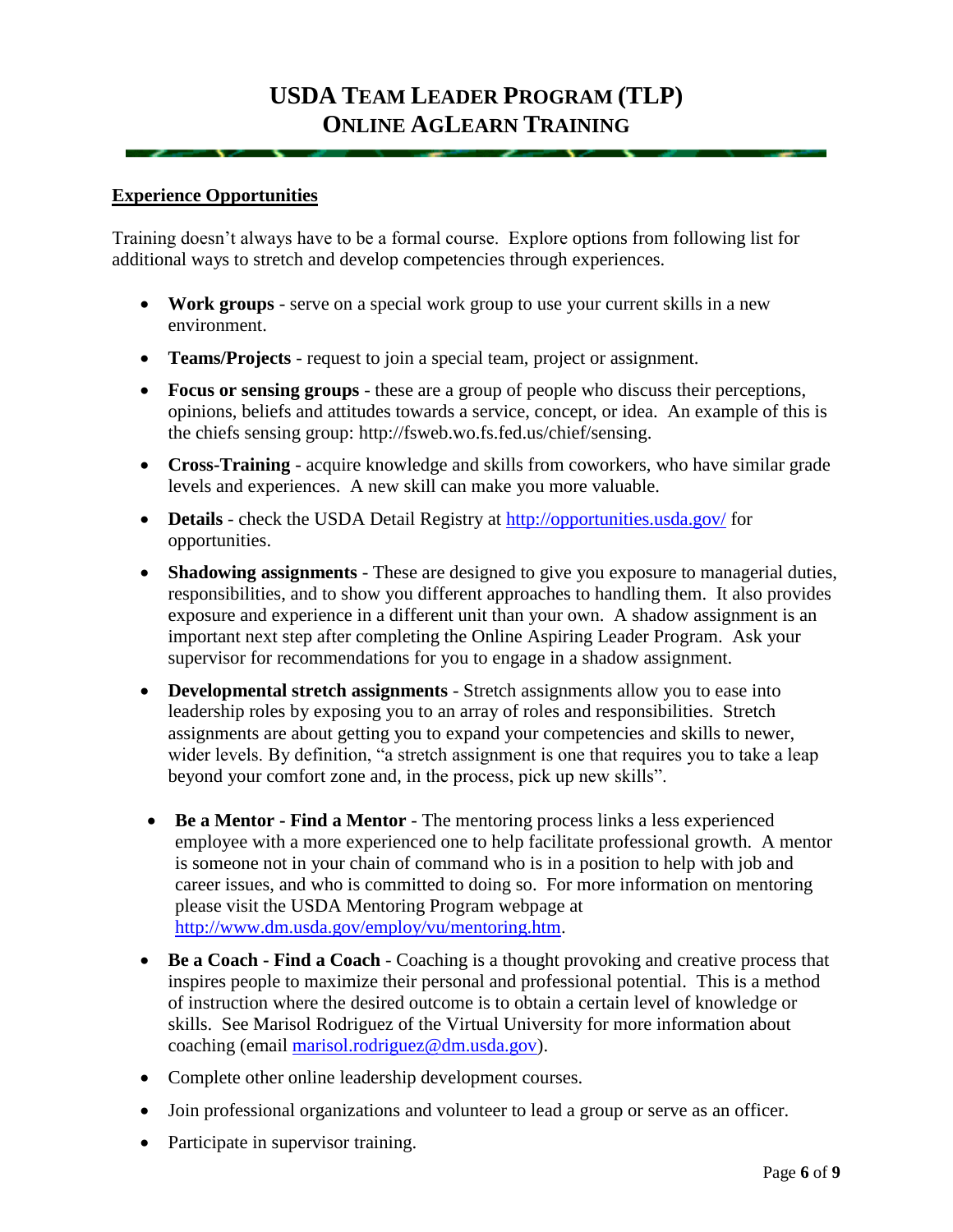Serve as a representative on a special emphasis committee.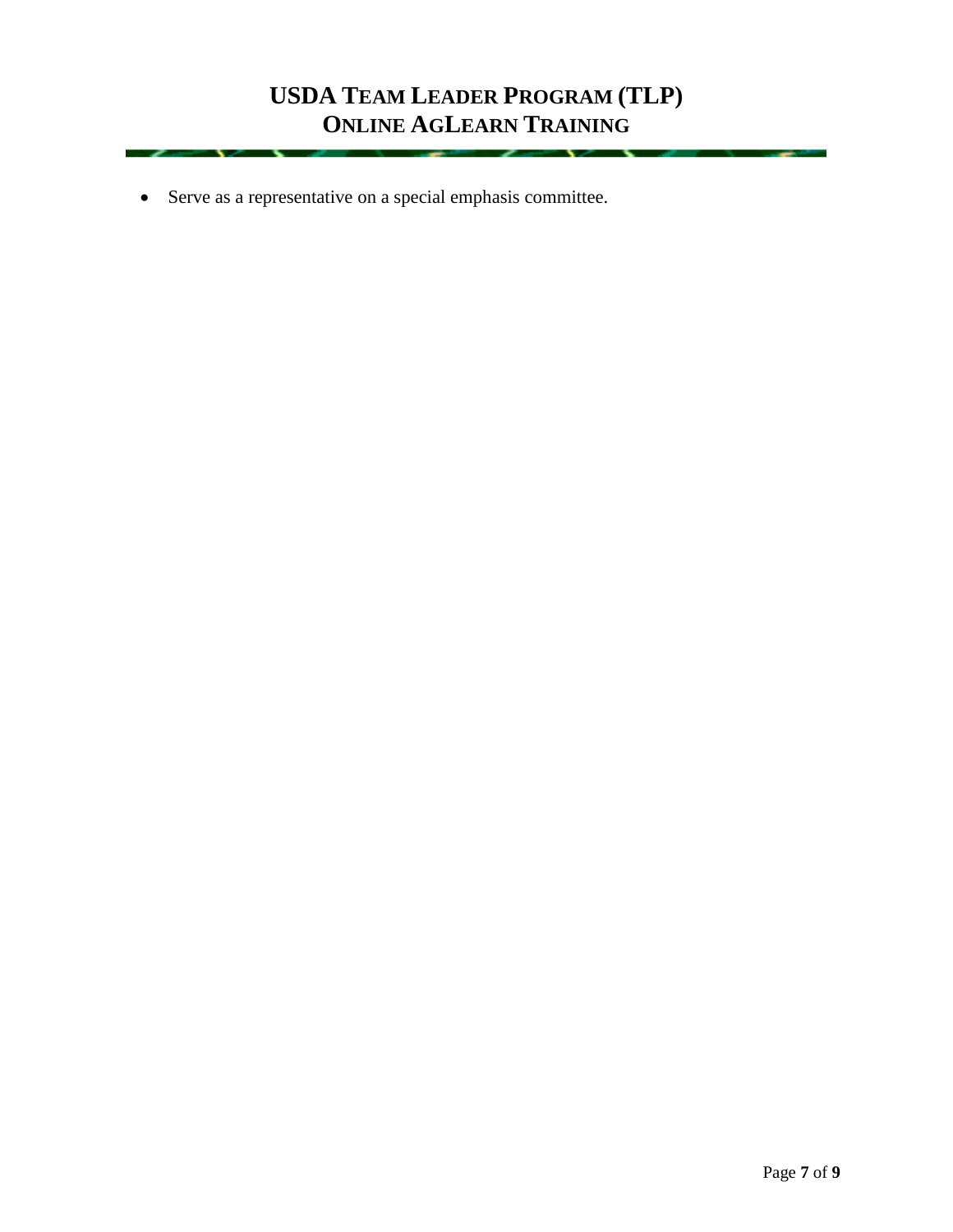### **SAMPLE LEARNING PLAN**

| <b>Activity</b>                               | <b>Description</b>                                                                                     | <b>Estimated</b>        | <b>Date</b> |
|-----------------------------------------------|--------------------------------------------------------------------------------------------------------|-------------------------|-------------|
|                                               |                                                                                                        | time                    | completed   |
| Program Component 1:<br><b>Online Courses</b> | Complete the online-courses in<br>AgLearn                                                              | 1 hour                  |             |
|                                               | a. Developing Character for<br>Decisiveness (1hr)                                                      | a.                      |             |
|                                               | b. Getting Results without Direct<br><b>Authority: Building Relationships</b><br>and Credibility (1hr) | b. 1 hour               |             |
|                                               | Getting Results without Direct<br>$c_{\cdot}$<br>Authority: Reciprocity (1hr)                          | 1 hour<br>$C_{\bullet}$ |             |
|                                               | d. Preparing for Effective Business<br>Meetings (1hr)                                                  | 1 hour<br>d.            |             |
|                                               | e. Project Management<br>Fundamentals (2.5 hr)                                                         | 2.5 hours<br>e.         |             |
|                                               | f.<br>Turning Problems Around with<br>Reverse Brainstorming (5 min.)                                   | f.<br>5 min.            |             |
|                                               | Uncovering the Root Problem (10)<br>g.<br>min.)                                                        | $10 \text{ min.}$<br>g. |             |
|                                               | h. Anticipating and Solving<br>Problems as a Project Champion<br>$(5 \text{ min.})$                    | h. 5 min.               |             |
|                                               | Leading Teams: Launching a<br>i.<br>Successful Team (1 hr)                                             | i.<br>1 hour            |             |
|                                               | Leading Teams: Establishing<br>$\mathbf{J}$<br>Goals, Roles, and Guidelines (1<br>hr)                  | 1 hour<br>j.            |             |
|                                               | Inspiring your Team (5 min.)<br>k.                                                                     | $k.$ 5 min.             |             |
|                                               | Leading Teams: Building Trust<br>1.<br>and Commitment (1 hr)                                           | 1 hour<br>1.            |             |